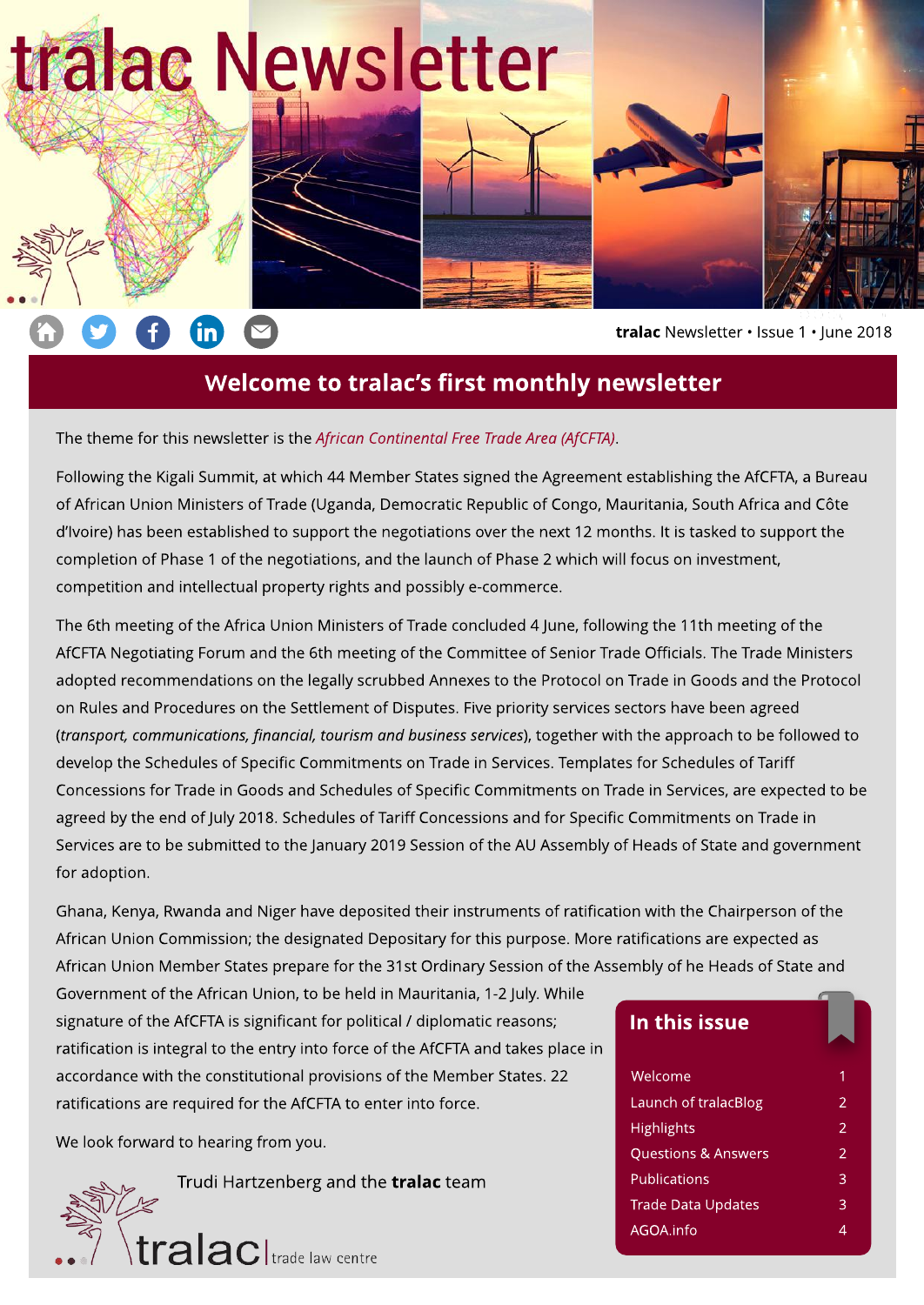# tralacBlog

Perspectives on Africa's trade and integration

We are pleased to launch *tralacBlog*, a forum for the views of Trade Law Centre researchers and Associates, as well as guest contributors, on pressing regional integration and trade policy issues affecting African countries. Check out our first three posts:

- [AfCFTA](https://www.tralac.org/blog/article/13119-afcfta-negotiations-after-kigali-keeping-an-eye-on-the-end-game.html) [negotiations](https://www.tralac.org/blog/article/13119-afcfta-negotiations-after-kigali-keeping-an-eye-on-the-end-game.html) [after](https://www.tralac.org/blog/article/13119-afcfta-negotiations-after-kigali-keeping-an-eye-on-the-end-game.html) [Kigali](https://www.tralac.org/blog/article/13119-afcfta-negotiations-after-kigali-keeping-an-eye-on-the-end-game.html) keeping [an](https://www.tralac.org/blog/article/13119-afcfta-negotiations-after-kigali-keeping-an-eye-on-the-end-game.html) [eye](https://www.tralac.org/blog/article/13119-afcfta-negotiations-after-kigali-keeping-an-eye-on-the-end-game.html) [on](https://www.tralac.org/blog/article/13119-afcfta-negotiations-after-kigali-keeping-an-eye-on-the-end-game.html) [the](https://www.tralac.org/blog/article/13119-afcfta-negotiations-after-kigali-keeping-an-eye-on-the-end-game.html) [end](https://www.tralac.org/blog/article/13119-afcfta-negotiations-after-kigali-keeping-an-eye-on-the-end-game.html) [gam](https://www.tralac.org/blog/article/13119-afcfta-negotiations-after-kigali-keeping-an-eye-on-the-end-game.html)e
- [Is](https://www.tralac.org/blog/article/13111-is-the-afcfta-a-legal-person-does-it-matter.html) [the](https://www.tralac.org/blog/article/13111-is-the-afcfta-a-legal-person-does-it-matter.html) [AfCFTA](https://www.tralac.org/blog/article/13111-is-the-afcfta-a-legal-person-does-it-matter.html) [a](https://www.tralac.org/blog/article/13111-is-the-afcfta-a-legal-person-does-it-matter.html) [Legal](https://www.tralac.org/blog/article/13111-is-the-afcfta-a-legal-person-does-it-matter.html) [Person?](https://www.tralac.org/blog/article/13111-is-the-afcfta-a-legal-person-does-it-matter.html) [Does](https://www.tralac.org/blog/article/13111-is-the-afcfta-a-legal-person-does-it-matter.html) [it](https://www.tralac.org/blog/article/13111-is-the-afcfta-a-legal-person-does-it-matter.html) m[atter?](https://www.tralac.org/blog/article/13111-is-the-afcfta-a-legal-person-does-it-matter.html)
- [How](https://www.tralac.org/blog/article/13117-how-might-africa-benefit-from-e-commerce-technology.html) m[ight](https://www.tralac.org/blog/article/13117-how-might-africa-benefit-from-e-commerce-technology.html) [Africa](https://www.tralac.org/blog/article/13117-how-might-africa-benefit-from-e-commerce-technology.html) [benefit](https://www.tralac.org/blog/article/13117-how-might-africa-benefit-from-e-commerce-technology.html) [from](https://www.tralac.org/blog/article/13117-how-might-africa-benefit-from-e-commerce-technology.html) [e-com](https://www.tralac.org/blog/article/13117-how-might-africa-benefit-from-e-commerce-technology.html)merce [technology?](https://www.tralac.org/blog/article/13117-how-might-africa-benefit-from-e-commerce-technology.html) Visit [tralacBlog](https://www.tralac.org/blog.html)

### **Coming soon**

Training and capacity building opportunities at tralac:

- [Geek](https://www.tralac.org/events/calendar-items/13146-capacity-building-at-tralac-geek-week-18-22-june-2018.html) [Week,](https://www.tralac.org/events/calendar-items/13146-capacity-building-at-tralac-geek-week-18-22-june-2018.html) [18-22](https://www.tralac.org/events/calendar-items/13146-capacity-building-at-tralac-geek-week-18-22-june-2018.html) [June](https://www.tralac.org/events/calendar-items/13146-capacity-building-at-tralac-geek-week-18-22-june-2018.html) [2018](https://www.tralac.org/events/calendar-items/13146-capacity-building-at-tralac-geek-week-18-22-june-2018.html)
- [Geek](https://www.tralac.org/events/calendar-items/13147-capacity-building-at-tralac-geek-week-25-29-june-2018.html) [Week,](https://www.tralac.org/events/calendar-items/13147-capacity-building-at-tralac-geek-week-25-29-june-2018.html) [25-29](https://www.tralac.org/events/calendar-items/13147-capacity-building-at-tralac-geek-week-25-29-june-2018.html) [June](https://www.tralac.org/events/calendar-items/13147-capacity-building-at-tralac-geek-week-25-29-june-2018.html) [2018](https://www.tralac.org/events/calendar-items/13147-capacity-building-at-tralac-geek-week-25-29-june-2018.html)

Three new short courses (August, September and October)

- I. Introduction to International Trade Policy
- II. Introduction to International Trade Law
- III. Africa's trade and integration agenda (including AfCFTA)

#### [View](https://www.tralac.org/events.html) [the](https://www.tralac.org/events.html) [Event](https://www.tralac.org/events.html)s [Calendar](https://www.tralac.org/events.html)



# **Welcome**

Kyle Perel is currently pursuing a Bachelor of Science, double majoring in International Politics and Business Administration at Washington and Lee University in Lexington, VA. He has joined tralac for the next two months as an intern.



### African Continental Free Trade Area (AfCFTA) FAQs

Questions& Answers

The main objectives of the AfCFTA are to create a single continental market for goods and services, with free movement of business persons and investments, and thus pave the way for accelerating the establishment of a continental customs union. It is called a 'Free Trade Area' but will be more akin to a comprehensive partnership agreement because the disciplines will go beyond trade in goods to over services, investment, competition and intellectual property.

At the Kigali Summit (21 March 2018), one AfCFTA document was open for signature the consolidated text of the AfCFTA, including the Agreement establishing the AfCFTA, the

Protocol on Trade in Goods, the Protocol on Trade in Services and the Protocol on Rules & Procedures on the Settlement of Disputes. In total, 44 out of the 55 AU Member States signed the consolidated text of the AfCFTA Agreement - see the full list [here.](https://www.tralac.org/documents/resources/african-union/1831-legal-instruments-signed-at-10th-extraordinary-summit-on-afcfta-21-march-2018/file.html) Notable absences were South Africa - and other SACU members, except eSwatini (Swaziland) - and Nigeria. However, positive signals have been given from both countries with respect to their commitment to the agreement. More signatures are expected at or before the next African Union Summit in July.

**ThisFAQsdocument isbased on tralac?sunderstandingof thelegal textsand modalitiesasof 1 June2018.**

[Download](https://www.tralac.org/documents/resources/cfta/1975-african-continental-free-trade-area-faqs-june-2018.html) the AfCFTA FAQs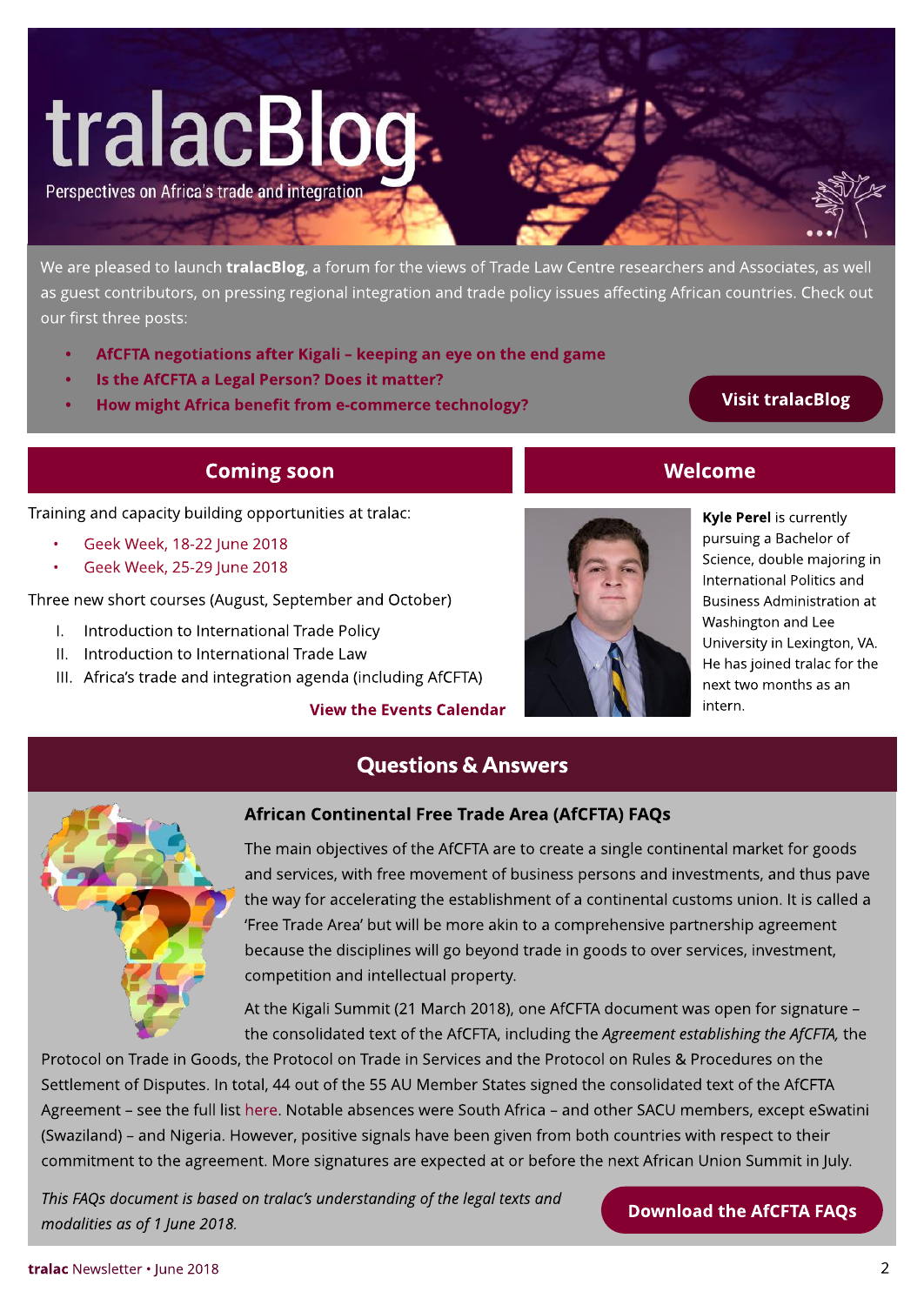# **Publications**



# Area (AfCFTA). There are strong indications of high levels of political support for the AfCFTA. However, final entry into force will only happen once the negotiations have been completed and the required number of ratifications have been deposited. [What](https://www.tralac.org/publications/article/13135-what-will-happen-to-the-regional-economic-communities-and-other-african-trade-arrangements-once-the-afcfta-is-operational.html) [will](https://www.tralac.org/publications/article/13135-what-will-happen-to-the-regional-economic-communities-and-other-african-trade-arrangements-once-the-afcfta-is-operational.html) [happen](https://www.tralac.org/publications/article/13135-what-will-happen-to-the-regional-economic-communities-and-other-african-trade-arrangements-once-the-afcfta-is-operational.html) [to](https://www.tralac.org/publications/article/13135-what-will-happen-to-the-regional-economic-communities-and-other-african-trade-arrangements-once-the-afcfta-is-operational.html) [the](https://www.tralac.org/publications/article/13135-what-will-happen-to-the-regional-economic-communities-and-other-african-trade-arrangements-once-the-afcfta-is-operational.html) [Regional](https://www.tralac.org/publications/article/13135-what-will-happen-to-the-regional-economic-communities-and-other-african-trade-arrangements-once-the-afcfta-is-operational.html) [Econom](https://www.tralac.org/publications/article/13135-what-will-happen-to-the-regional-economic-communities-and-other-african-trade-arrangements-once-the-afcfta-is-operational.html)ic Comm[unities](https://www.tralac.org/publications/article/13135-what-will-happen-to-the-regional-economic-communities-and-other-african-trade-arrangements-once-the-afcfta-is-operational.html) [and](https://www.tralac.org/publications/article/13135-what-will-happen-to-the-regional-economic-communities-and-other-african-trade-arrangements-once-the-afcfta-is-operational.html) [other](https://www.tralac.org/publications/article/13135-what-will-happen-to-the-regional-economic-communities-and-other-african-trade-arrangements-once-the-afcfta-is-operational.html) [African](https://www.tralac.org/publications/article/13135-what-will-happen-to-the-regional-economic-communities-and-other-african-trade-arrangements-once-the-afcfta-is-operational.html) [Trade](https://www.tralac.org/publications/article/13135-what-will-happen-to-the-regional-economic-communities-and-other-african-trade-arrangements-once-the-afcfta-is-operational.html) [Arrangem](https://www.tralac.org/publications/article/13135-what-will-happen-to-the-regional-economic-communities-and-other-african-trade-arrangements-once-the-afcfta-is-operational.html)ents [once](https://www.tralac.org/publications/article/13135-what-will-happen-to-the-regional-economic-communities-and-other-african-trade-arrangements-once-the-afcfta-is-operational.html) [the](https://www.tralac.org/publications/article/13135-what-will-happen-to-the-regional-economic-communities-and-other-african-trade-arrangements-once-the-afcfta-is-operational.html) [AfCFTA](https://www.tralac.org/publications/article/13135-what-will-happen-to-the-regional-economic-communities-and-other-african-trade-arrangements-once-the-afcfta-is-operational.html) [is](https://www.tralac.org/publications/article/13135-what-will-happen-to-the-regional-economic-communities-and-other-african-trade-arrangements-once-the-afcfta-is-operational.html) [operational?](https://www.tralac.org/publications/article/13135-what-will-happen-to-the-regional-economic-communities-and-other-african-trade-arrangements-once-the-afcfta-is-operational.html)

**Gerhard Erasmus- 11 Jun 2018**

**Gerhard Erasmus- 11 Jun 2018**

The text of the AfCFTA Agreement contains several provisions about how this new trade arrangement will co-exist with the Regional Economic Communities (RECs), as well as other trade agreements with third parties. This Trade Brief discusses them in order to find out how trade will be conducted once the AfCFTA becomes operational.

[The](https://www.tralac.org/publications/article/13134-the-afcfta-what-has-been-achieved-and-when-will-it-become-operational.html) [AfCFTA:](https://www.tralac.org/publications/article/13134-the-afcfta-what-has-been-achieved-and-when-will-it-become-operational.html) [What](https://www.tralac.org/publications/article/13134-the-afcfta-what-has-been-achieved-and-when-will-it-become-operational.html) [has](https://www.tralac.org/publications/article/13134-the-afcfta-what-has-been-achieved-and-when-will-it-become-operational.html) [been](https://www.tralac.org/publications/article/13134-the-afcfta-what-has-been-achieved-and-when-will-it-become-operational.html) [achieved](https://www.tralac.org/publications/article/13134-the-afcfta-what-has-been-achieved-and-when-will-it-become-operational.html) [and](https://www.tralac.org/publications/article/13134-the-afcfta-what-has-been-achieved-and-when-will-it-become-operational.html) [when](https://www.tralac.org/publications/article/13134-the-afcfta-what-has-been-achieved-and-when-will-it-become-operational.html) [will](https://www.tralac.org/publications/article/13134-the-afcfta-what-has-been-achieved-and-when-will-it-become-operational.html) [it](https://www.tralac.org/publications/article/13134-the-afcfta-what-has-been-achieved-and-when-will-it-become-operational.html) [becom](https://www.tralac.org/publications/article/13134-the-afcfta-what-has-been-achieved-and-when-will-it-become-operational.html)e [operational?](https://www.tralac.org/publications/article/13134-the-afcfta-what-has-been-achieved-and-when-will-it-become-operational.html)

The Extraordinary Summit of the African Union (AU) held in Kigali, Rwanda, on 21 March 2018 adopted the Agreement Establishing the African Continental Free Trade



#### **[Dispute](https://www.tralac.org/publications/article/13136-dispute-settlement-under-the-afcfta.html) [Settlem](https://www.tralac.org/publications/article/13136-dispute-settlement-under-the-afcfta.html)ent [under](https://www.tralac.org/publications/article/13136-dispute-settlement-under-the-afcfta.html) [the](https://www.tralac.org/publications/article/13136-dispute-settlement-under-the-afcfta.html) [AfCFTA](https://www.tralac.org/publications/article/13136-dispute-settlement-under-the-afcfta.html)**

**Gerhard Erasmus- 11 Jun 2018**

Formal dispute settlement has not been a feature of intra-African trade. African Governments simply do not litigate against each other. The AfCFTA has the potential to bring about change, at least as far as the use of trade remedies (TRs) and safeguards is concerned. Present indications are that the AfCFTA regime wants, on this score, to be rules-based and transparent, and to provide for effective TRs.



#### [Trade](https://www.tralac.org/publications/article/13100-trade-facilitation-in-africa-progress-performance-and-potential.html) [Facilitation](https://www.tralac.org/publications/article/13100-trade-facilitation-in-africa-progress-performance-and-potential.html) [in](https://www.tralac.org/publications/article/13100-trade-facilitation-in-africa-progress-performance-and-potential.html) [Africa:](https://www.tralac.org/publications/article/13100-trade-facilitation-in-africa-progress-performance-and-potential.html) [Progress,](https://www.tralac.org/publications/article/13100-trade-facilitation-in-africa-progress-performance-and-potential.html) [Perform](https://www.tralac.org/publications/article/13100-trade-facilitation-in-africa-progress-performance-and-potential.html)ance [and](https://www.tralac.org/publications/article/13100-trade-facilitation-in-africa-progress-performance-and-potential.html) [Potential](https://www.tralac.org/publications/article/13100-trade-facilitation-in-africa-progress-performance-and-potential.html) **John Stuart - 30 May 2018**

Trade facilitation refers to measures taken by a sovereign nation and its agencies to remove hindrances to cross-border trade of goods and services. Using data-driven analysis and visualisation to assess logistics performance, customs performance, postal performance and Trade Facilitation Agreement (TFA) performance scores, this brief attempts to paint a holistic picture of Africa's trade facilitation readiness.

# **Trade Data Analysis**

#### Intra-Africa trade and tariff profiles

The following Trade Data Updates provide an overview of the intra-African trading relationships of select African countries; the top import and export products traded; and applicable tariffs. Data is sourced from the ITC TradeMap database and the WTO Tariff Database. Each country update is accompanied by a visual representation of key data and trends in an infographic.

- **[Sout](https://www.tralac.org/resources/our-resources/13142-south-africa-intra-africa-trade-and-tariff-profile.html)h [Africa](https://www.tralac.org/resources/our-resources/13142-south-africa-intra-africa-trade-and-tariff-profile.html)**
- **[Uganda](https://www.tralac.org/resources/our-resources/13145-uganda-intra-africa-trade-and-tariff-profile.html)**
- **[Egypt](https://www.tralac.org/resources/our-resources/13144-egypt-intra-african-trade-and-tariff-profile.html)**
- **[Algeria](https://www.tralac.org/resources/our-resources/13143-algeria-intra-africa-trade-and-tariff-profile.html)**

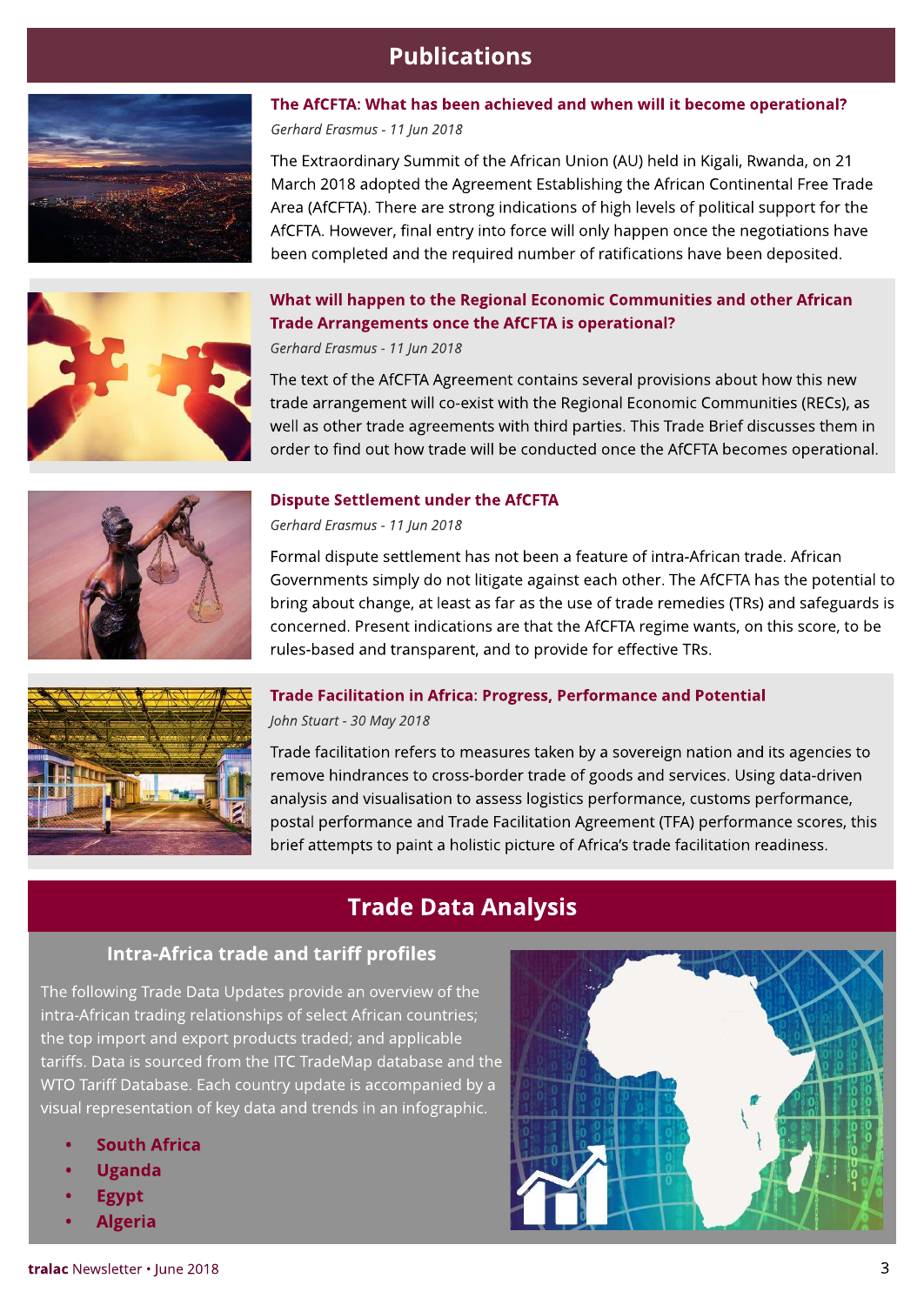

#### Save the date: AGOA Forum 2018



### President Trump updates trade preference program eligibility for Rwanda

On 29 March 2018, President Trump gave notice to the US Congress of the pending suspension (after 60 days - from 29 May 2018 onwards) of some of Rwanda's US market preferences under AGOA, and *specifically for the country's* textile and clothing exports to the US. This follows the out-of-cycle review undertaken by the United States in the context of Rwanda's decision to implement restrictions on the importation of worn clothing into the country.



#### Background

On March 21, 2017, the Secondary Materials and Recycled Textiles Association (SMART), asserted that the East African Community (EAC)?s 2016 decision to phase in a ban on imports of used clothing and footwear imposes significant economic hardship on the US used clothing industry, and is inconsistent with AGOA beneficiary criteria for countries to establish a market-based economy and eliminate barriers to U.S. trade and investment.

[Click](https://agoa.info/downloads/agoa-out-of-cycle-reviews.html) [here](https://agoa.info/downloads/agoa-out-of-cycle-reviews.html) to view the out-of-cycle review documents and submissions.